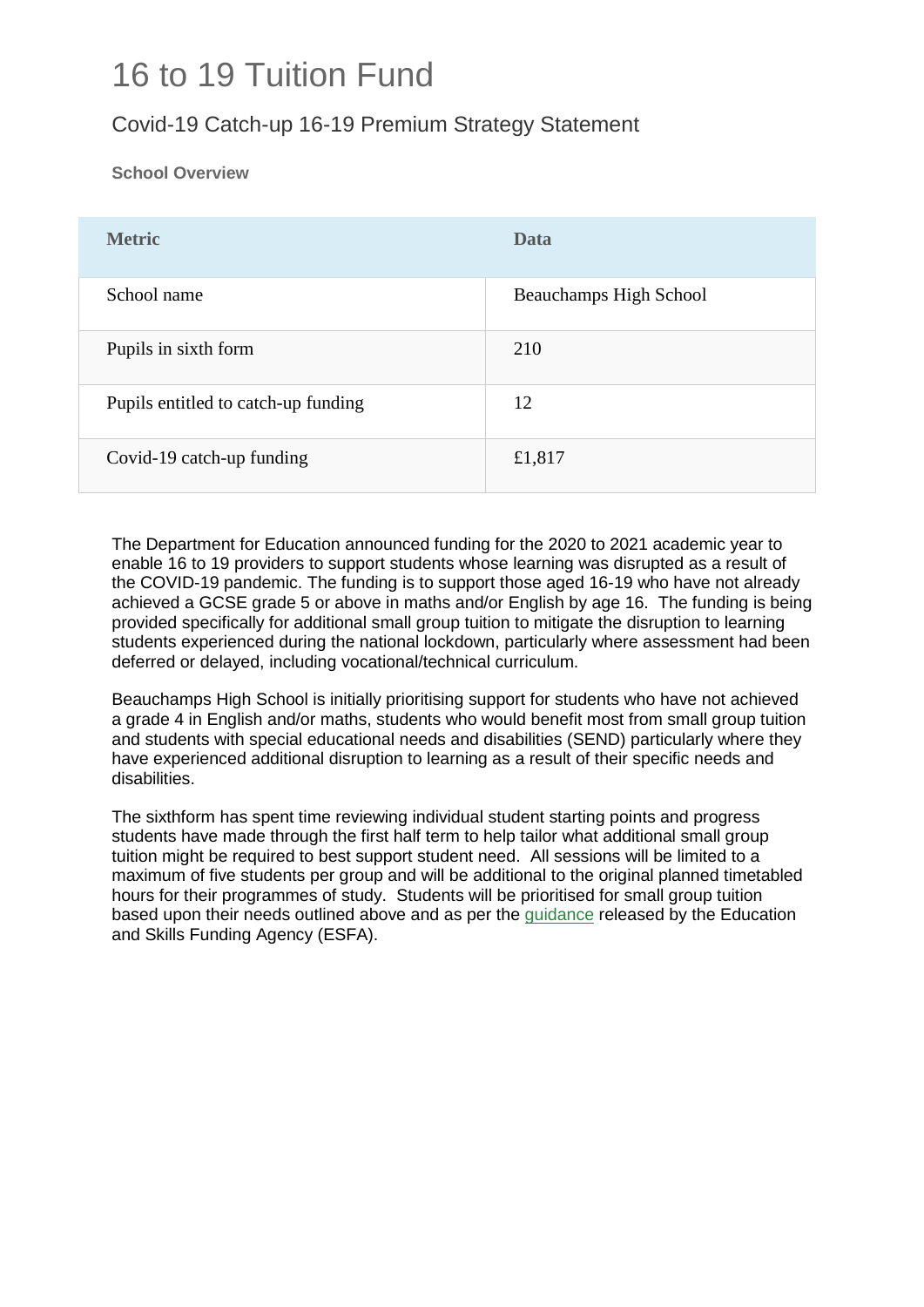# 16 to 19 Tuition Fund

#### **Strategy Statement**

- To provide bespoke small group tuition and support for Post 16 students who did not achieve English or Maths GCSE at a standard pass grade (4 or above)
- To support identified Year 12 students to transition into their chosen Level 3 courses where disruption has been experienced
- To support identified Year 13 students to reach their target grades and access their chosen Post-18 route where their Level 3 study has been disrupted.
- To support identified Year 12 and 13 students to achieve GCSE English Language and/or Mathematics to facilitate their future aspirations.

Small group tuition will not exceed five students, other than in one off or exceptional circumstances (for example absence of a member of staff requiring the merger of two existing groups on a temporary basis).

| <b>Key Action</b>   | <b>Outline of expenditure</b> | <b>Intended Impact</b>         | <b>Budgeted</b> | <b>Evaluation</b> |
|---------------------|-------------------------------|--------------------------------|-----------------|-------------------|
|                     |                               |                                | costings        |                   |
| To support          | Small group tuition           | Increased subject knowledge    | £517            |                   |
| identified Year     | during the school day /       | and progress towards Year      |                 |                   |
| 12 students who     | after school intervention     | 12 target grades and future    |                 |                   |
| did not achieve     | sessions, resources to        | aspirations (including higher  |                 |                   |
| grades 4 or above   | support sessions and          | education, apprenticeships or  |                 |                   |
| in either English   | students wider                | employment Post 18).           |                 |                   |
| or Mathematics      | independent learning.         | Students will speak            |                 |                   |
| to make the         | Supported study periods       | positively of the support they |                 |                   |
| transition to level | to assist with                | have received and the impact   |                 |                   |
| 3 courses.          | completion of classwork       | it has upon their learning.    |                 |                   |
|                     | and revisiting of prior       | Staff will have the resources  |                 |                   |
|                     | learning.                     | to draw upon to support the    |                 |                   |
|                     |                               | tuition.                       |                 |                   |
| To support          | Small group tuition           | Progress is seen in lessons,   | £300            |                   |
| identified Year     | during the school day /       | internal data and external     |                 |                   |
| 13 students who     | after school intervention     | examination results. Students  |                 |                   |
| did not achieve     | sessions, resources to        | speak positively of the re-sit |                 |                   |
| grades 4 or above   | support delivery of           | support and grow in            |                 |                   |
| in either English   | sessions and students         | confidence in English and/or   |                 |                   |
| or Mathematics      | wider independent             | Mathematics. Students apply    |                 |                   |
| to secure           | learning.                     | successfully to university,    |                 |                   |
| knowledge of        | Supported study periods       | apprenticeships or             |                 |                   |
| subject content     | to assist with                | employment as per their        |                 |                   |
| delivered via       | completion of classwork       | future aspirations.            |                 |                   |
| virtual school and  | and revisiting of prior       |                                |                 |                   |
| to support their    | learning.                     |                                |                 |                   |
| next steps post     |                               |                                |                 |                   |
| 18.                 |                               |                                |                 |                   |

**Priorities:**